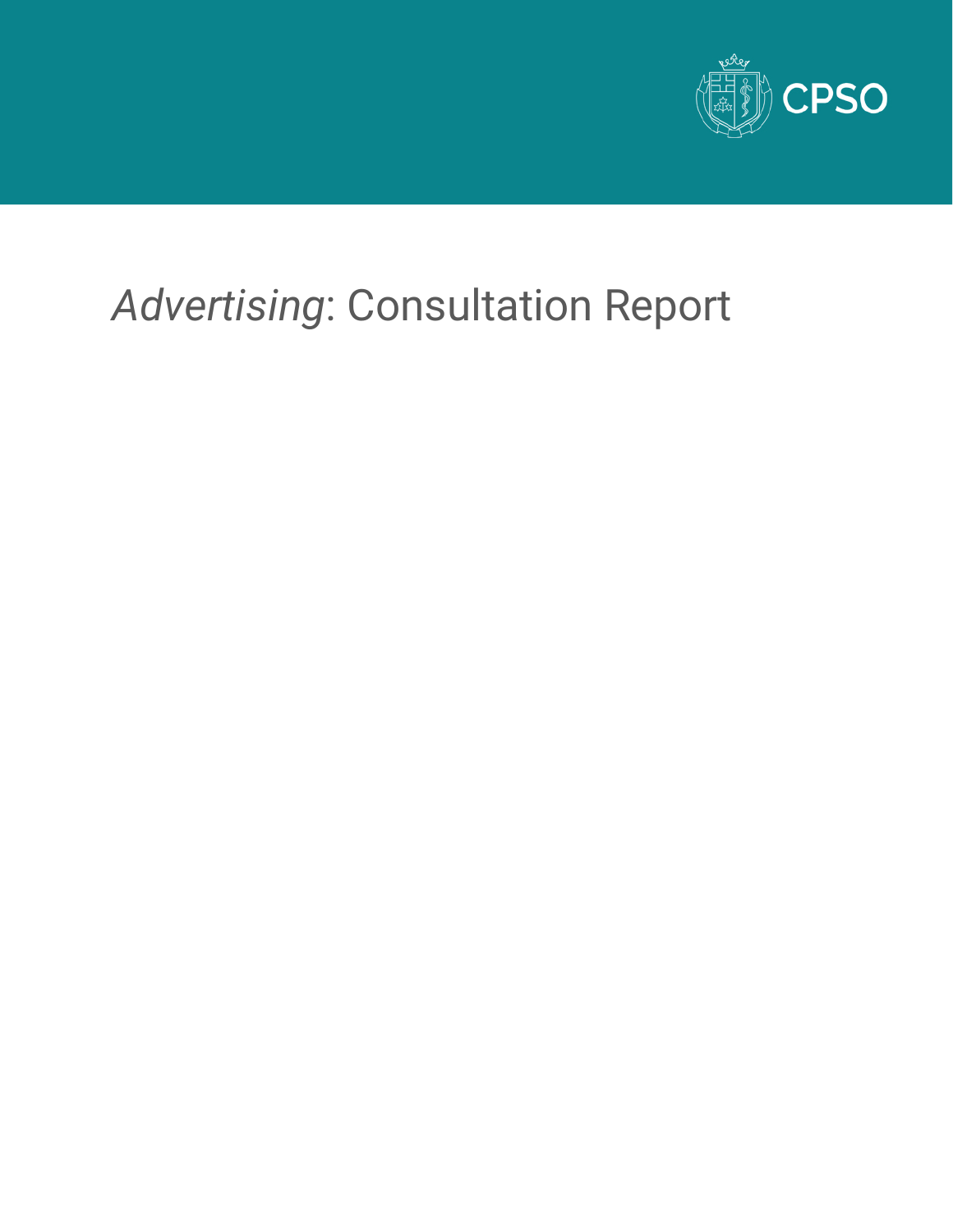#### **Introduction**

CPSO has developed a new draft *[Advertising](http://policyconsult.cpso.on.ca/wp-content/uploads/2020/03/Advertising-Package-Policy-and-Advice-for-Consult.pdf)* policy capturing expectations for physician advertising that are contained in the [General Regulation](http://www.ontario.ca/laws/regulation/940114) under the *[Medicine Act, 1991](https://www.ontario.ca/laws/statute/91m30)*, and additional expectations of CPSO. A draft *Advice to the Profession* document has also been developed to support the policy.

As part of the review process, an external consultation was undertaken from June to August 2020. Invitations to participate in the consultation were sent via email to a broad range of stakeholders, including all Ontario physicians. In addition, a general invitation to provide feedback was posted on CPSO's website and social media platforms. Feedback was collected via email, an [online discussion forum,](http://policyconsult.cpso.on.ca/?page_id=12521) and an [online survey.](http://policyconsult.cpso.on.ca/wp-content/uploads/2020/03/Advertising-Exported-copy-of-survey.pdf)

This report summarizes only the stakeholder feedback that was received through the online survey.

#### **Caveats**

Participation in this survey was voluntary. As such, no attempt has been made to ensure that the sample of participants is representative of any sub-population.

In the interest of space, stakeholder feedback to open-ended questions has been summarized to capture key themes and ideas.

#### **Who we heard from:**

A total of 125 surveys were received in response to this consultation. The vast majority of respondents were from Ontario (94%) and were physicians (89%).



#### **Respondent Demographics:**

Organisational respondents included:

- College of Physicians and Surgeons of Alberta (CPSA)
- Kirsten Foss Coaching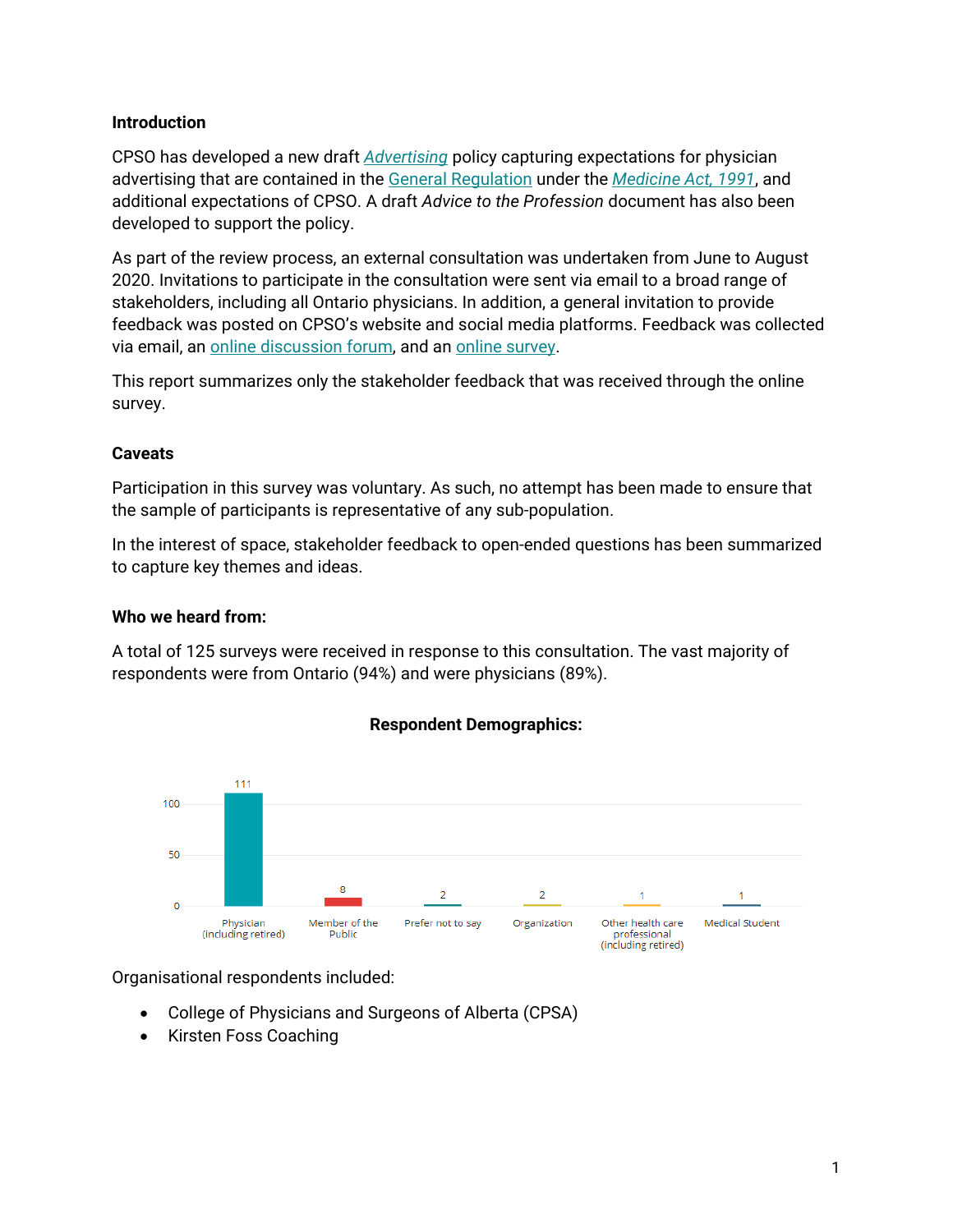# *The following questions were posed to all survey respondents:*

**Q1. The current rules for physician advertising are contained in the [General Regulation](http://www.ontario.ca/laws/regulation/940114) under the** *[Medicine Act, 1991](https://www.ontario.ca/laws/statute/91m30)***.**

**In order to ensure physicians meet their legal obligations, the new** *[Advertising](http://policyconsult.cpso.on.ca/wp-content/uploads/2020/03/Advertising-Package-Policy-and-Advice-for-Consult.pdf)* **draft policy contains both expectations from the Regulation and additional expectations of CPSO.**

**The first section of the draft policy outlines what kind of content is appropriate and inappropriate in physician advertising.** 

**The Regulation requires that advertising must "be readily comprehensible, dignified and in good taste." As some of these concepts may be subjective and difficult to define, CPSO has developed further draft expectations that advertising must:**

- **Be accurate and factual,**
- **Be verifiable and supported by available evidence and science,**
- **Be respectful and balanced in tone, and**
- **Uphold the reputation of the profession.**

**Please indicate whether you agree or disagree that the addition of the requirements above are helpful in setting expectations for appropriate content in physician advertising. (n=125)**



#### **Q2. Please feel free to elaborate on your answer. Are there other requirements that should be added to the ones listed above? (n=31)**

While the majority of respondents agreed the additional requirements were helpful, several physician respondents were concerned with the subjective nature of some of the concepts contained in the Regulation (e.g. "dignified" and "good taste") and in the draft policy (e.g. "respectful and balanced in tone" and "uphold the standard of the profession").

Suggestions for additional requirements for appropriate physician advertising included:

- The content should not target a specific group of individuals; and
- Any claims or information made or provided by physicians, a clinic, or a medical corporation on any social media platform should be considered advertising.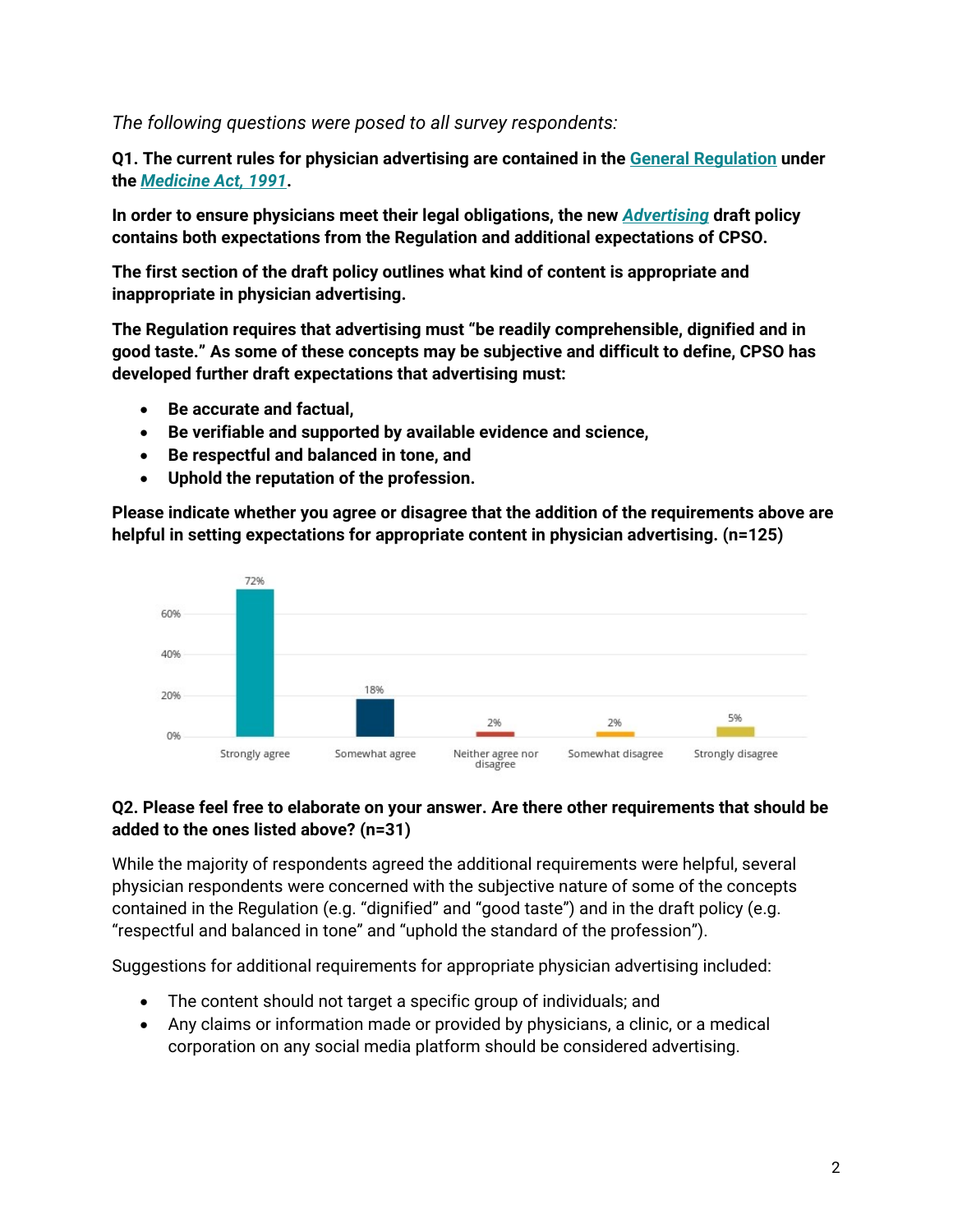**Q3. The Regulation requires that advertising must not "be false, misleading, or deceptive by the inclusion or omission of any information, contain a testimonial or any comparative or superlative statements."**

**In addition to these expectations from the Regulation, CPSO has developed further draft expectations that advertising must not:**

- **Be sensationalised, exaggerated, or provocative**
- **Contain any statement that is discrediting, disparaging, or attacking in nature**

**Please indicate whether you agree or disagree that the addition of the requirements above are helpful in setting expectations for inappropriate content in physician advertising. (n=121)**



### **Q4. Please feel free to elaborate on your answer. Are there other requirements that should be added to the ones listed above? (n=23)**

The majority of respondents agreed the addition of these requirements are helpful in setting expectations for inappropriate content in physician advertising. Notwithstanding this:

- Some physician respondents identified concerns related to obligations set out in the Regulation, primarily the use of testimonials and the inability to counter negative patient reviews on third party websites; and
- The concepts "sensationalized," "exaggerated," or "provocative" are subjective and widely interpretable.

**Q5. Incentives are used in all kinds of advertising to motivate or encourage people to buy a particular product or behave in a certain way. Often these incentives will be financial, in the form of discounts or special prices.**

**Sometimes physicians might consider using incentives in advertising which could include such things as:** 

- **Time limited prices for a medical service**
- **Discount coupons, gift certificates, or prizes**
- **Offering treatments or procedures as prizes in a contest**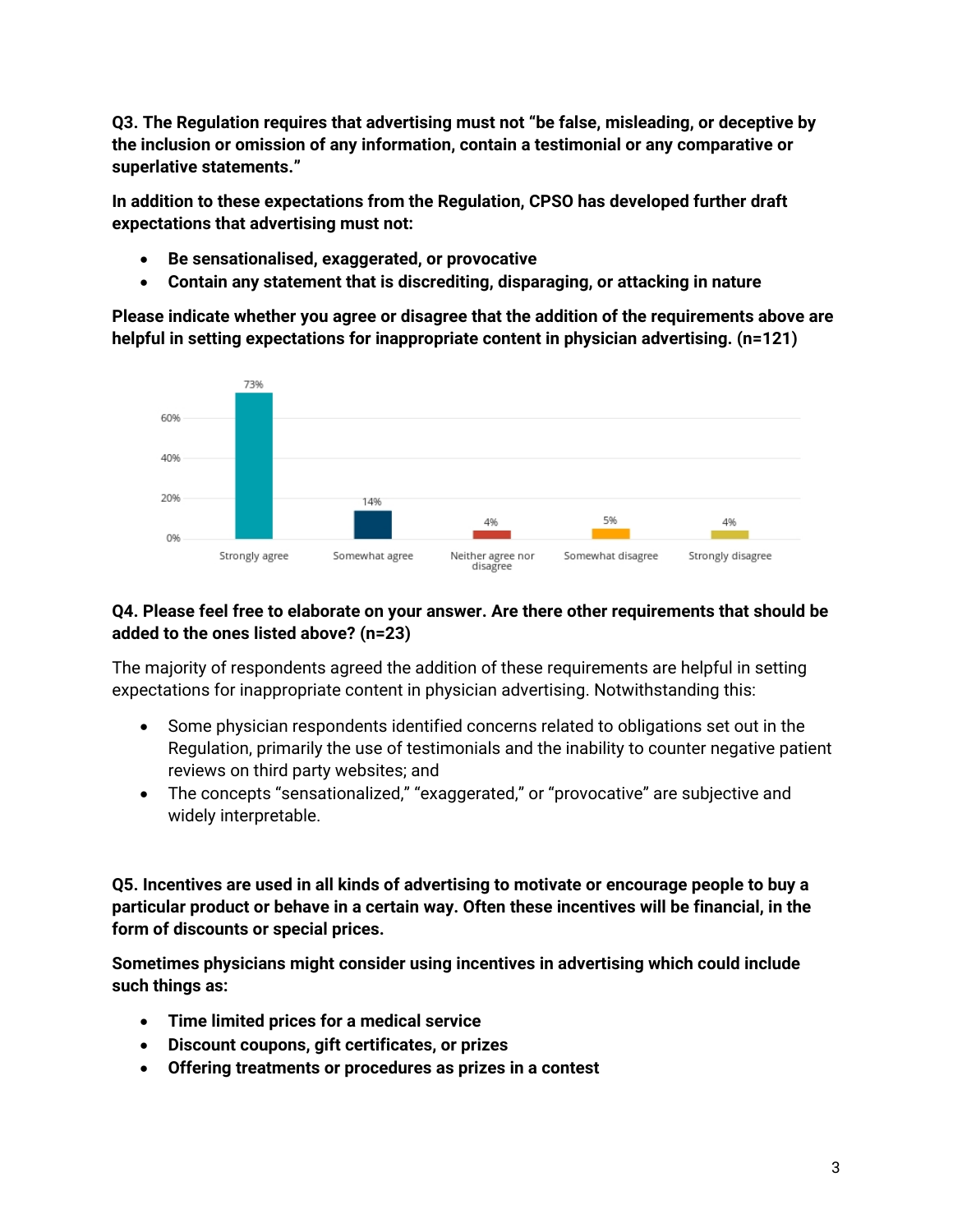- **Offering free products, vouchers, or gift certificates not related to the medical service when a patient books or undertakes a medical service**
- **2 for 1 deals**
- **Package deals or discounts offered for a certain number of treatments.**

**The draft policy prohibits the use of incentives in physician advertising (while still allowing physicians to offer discounts, special pricing, etc. as part of discussions with patients in their offices).** 

**Please indicate the extent to which you agree or disagree with this prohibition. (n=120)**



#### **Q6. Please feel free to elaborate on your answer or touch on other issues related to incentives. (n=51)**

Respondents were somewhat divided over the prohibition of using incentives in physician advertising: 59% agreed with prohibiting incentives in advertising while 38% disagreed.

Some physician respondents who disagreed felt the prohibition is restrictive and disadvantageous, particularly for those who provide uninsured services (e.g., cosmetic procedures) or work in private clinics. Concerns from these physicians revolved around the following issues:

- The paternalistic nature of prohibiting incentives in advertising erodes patient choice (i.e., patients search for final out-of-pocket costs for services prior to in-office visits);
- Hinders physicians' ability to provide services and compete with commercial enterprises who are not subject to the same restrictions (e.g., medical spas) for market share; and
- Inconsistent to prohibit incentives in advertising when the same incentives are permitted as part of discussions with patients in-office, and could lead to unfairness in the same incentives not being offered to all prospective patients (some felt this draft expectation implies physicians must work around loopholes or "under the table" to provide incentives).

Several physicians indicated physicians should be able to advertise or offer incentives for uninsured services, but incentives should not be permitted for OHIP-funded services.

Additional comments provided related to incentives in advertising included the following: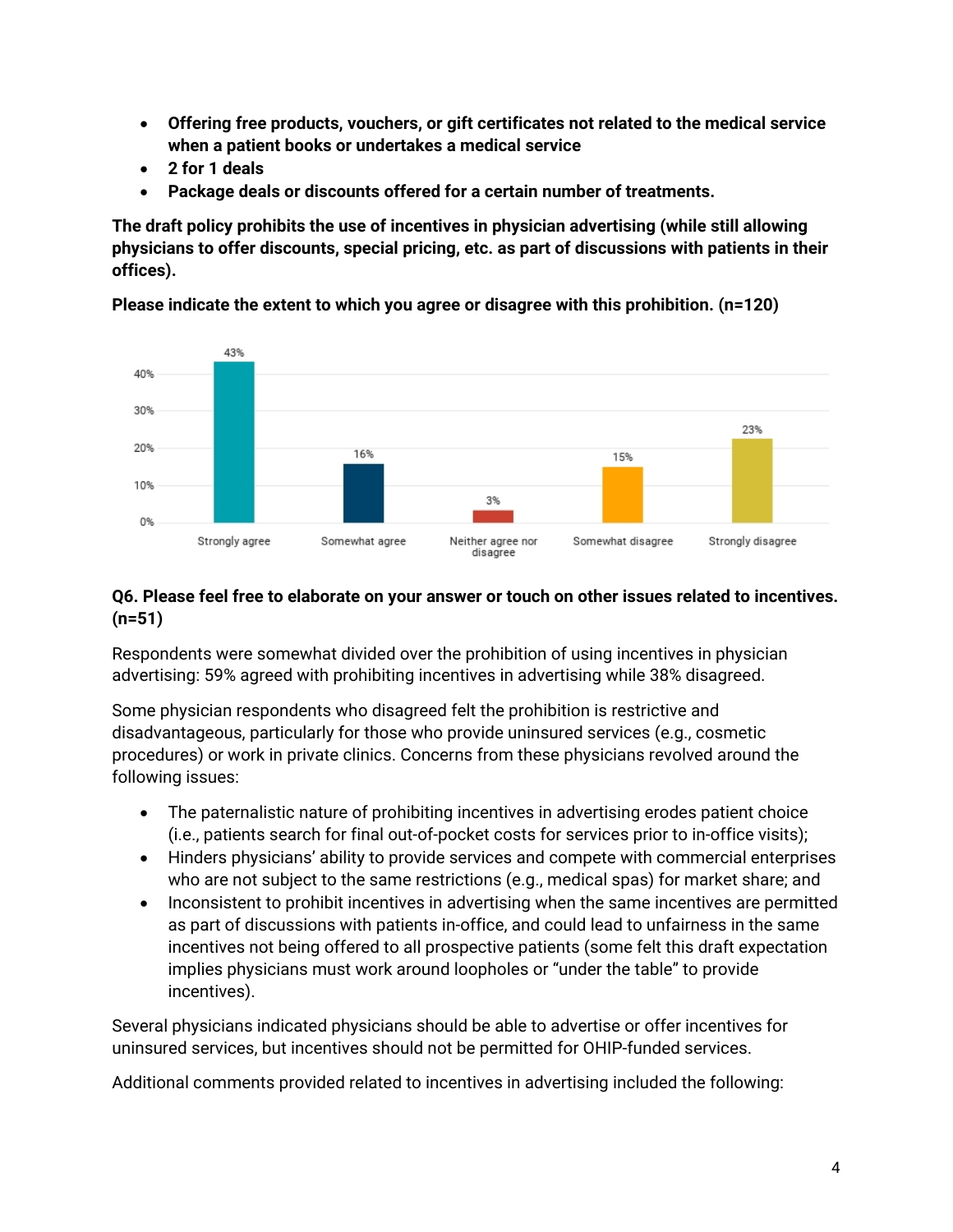- One physician respondent felt incentives can be tastefully done and uphold the reputation of the profession and cited instances of physicians donating services as part of a fundraising effort for hospital foundations and other non-profit health care ventures;
- A few respondents questioned if add-ons and certain services offered as incentives by in vitro fertilization (IVF) clinics and their suppliers would be permitted; and
- One organizational respondent (CPSA) suggested including communal gatherings (e.g., "Botox parties") in the list of inducements.

**Q7. Before and after photos and videos are one type of imagery often associated with medical procedures.** 

**Before and after photos or videos are images of a patient taken before and after a procedure or treatment and placed side by side to demonstrate the results.**

**Should physicians be permitted to use before and after photos or videos in their advertising? (n=119)**

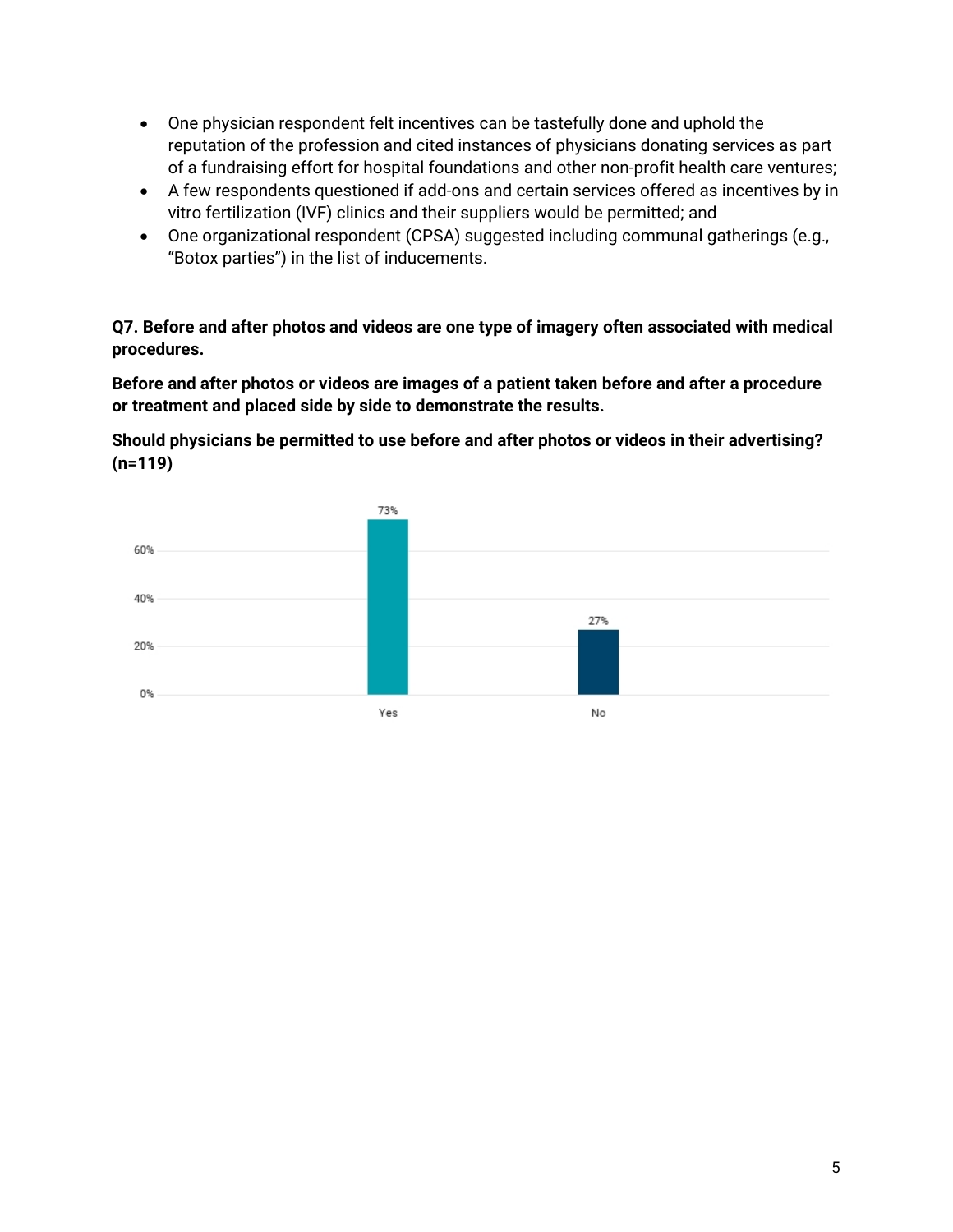# *The following questions were only posed to respondents who answered "No" to Q7:*

**Q8. Do you think that if strict limits were placed on the use of before and after photos or videos, they may be able to be appropriately used in advertising (for example, that they only depict a real patient who has achieved typical results, can only be used where the patient consents, only displayed in certain settings, etc.)? (n=32)**



#### **Q9. Why or why not? Please elaborate on your answer above or touch on other issues related to before and after photos or videos. (n=16)**

The following issues were highlighted in the comments by physician respondents:

- Concerns this could allow physicians to only advertise their positive outcomes (i.e., cherry-picking their best results and not publicizing the negative) which may idealise the outcome or bias patients' decision-making when choosing treatments or services;
- Before and after photos or videos should only be permitted if they also show the worst outcome, or the advertisement should indicate that best results cannot always be obtained;
- Difficulty in monitoring or enforcing these expectations (e.g., manipulation, lighting, photographic techniques, etc.) combined with the lack of reliable means to verify the authenticity of the demonstrated results of treatment.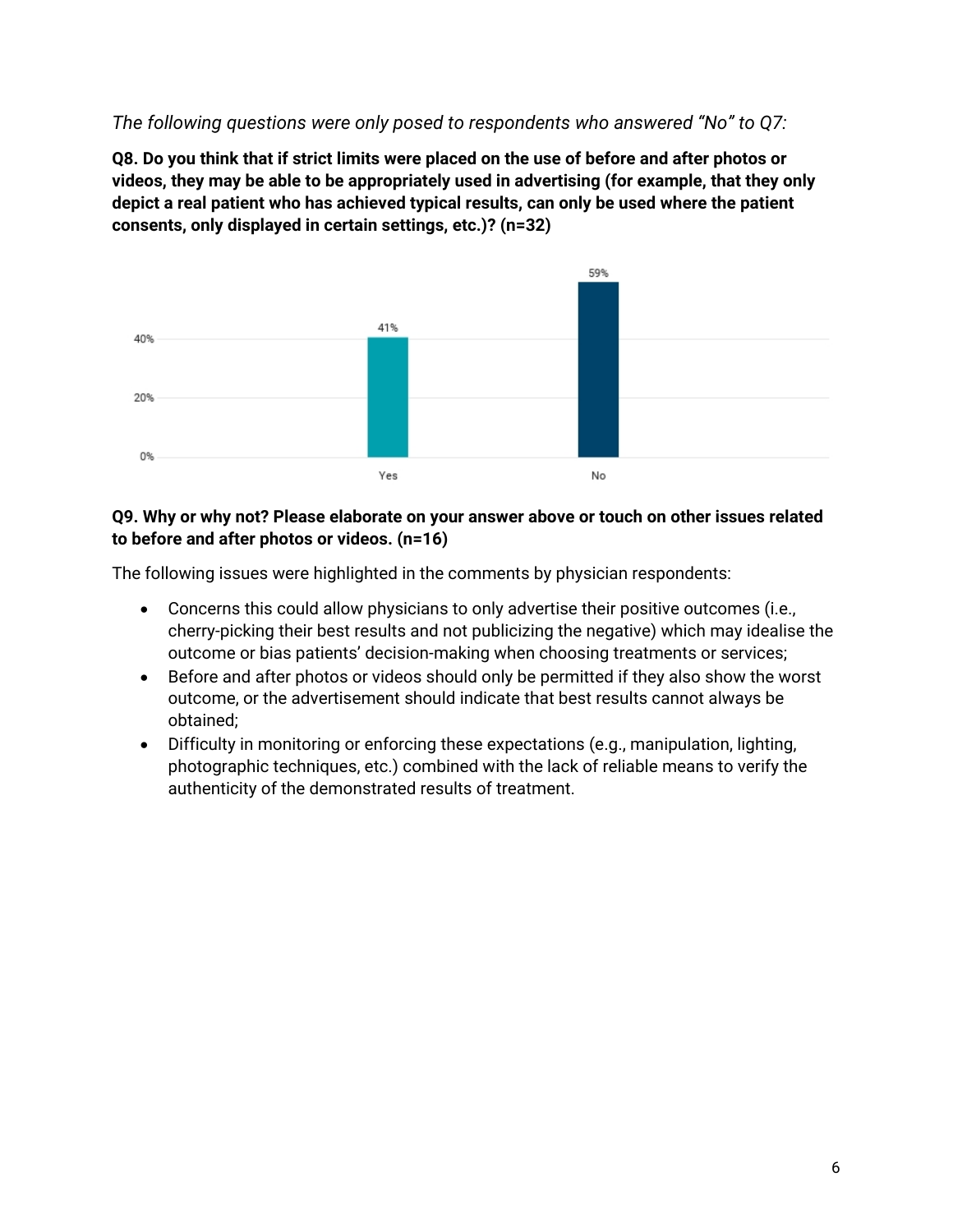*The following questions were posed to all survey respondents:*

**Q10. The draft** *[Advertising](http://policyconsult.cpso.on.ca/wp-content/uploads/2020/03/Advertising-Package-Policy-and-Advice-for-Consult.pdf)* **policy allows for the use of before and after photos or videos in limited circumstances where the following criteria are met. The photos or videos must:**

- **be for the purpose of providing accurate and educational information;**
- **portray an outcome that can reasonably and typically be expected;**
- **depict an actual patient who received the advertised medical service from the physician associated with the advertisement;**
- **not be manipulated;**
- **have used consistent lighting, photographic techniques, and setting; and**
- **only depict a patient who has been de-identified, unless the patient has consented to being identified.**

**Please indicate the extent to which you agree that the criteria in the draft policy are the right ones. (n=119)**



#### **Q11. Please feel free to elaborate on your answer above. Are there any criteria that should be added? (n=39)**

The vast majority of respondents agreed (89%) the criteria in the draft policy around before and after photos or videos are the right ones. Comments from physician respondents who agreed indicated the criteria protect patients and are essential to ensure patients only see accurate or achievable results of treatment in before and after photos or videos.

A few physician respondents felt the criteria are not stringent enough and suggested before and after photos or videos should only be available in-office for reference but not published or used in advertising, or only restricted to brochures to explain the benefits and limitations of procedures.

Other physician respondents felt the draft criteria are too restrictive and difficult to enforce. Specific concerns from physicians regarding the criteria in the draft policy included:

- It is unreasonable to expect physicians, and/or their staff to have specialized knowledge regarding lighting, photographic techniques, and settings;
- How CPSO will be able to determine whether or not an image is accurate, has been manipulated, or has biased a patient's decision;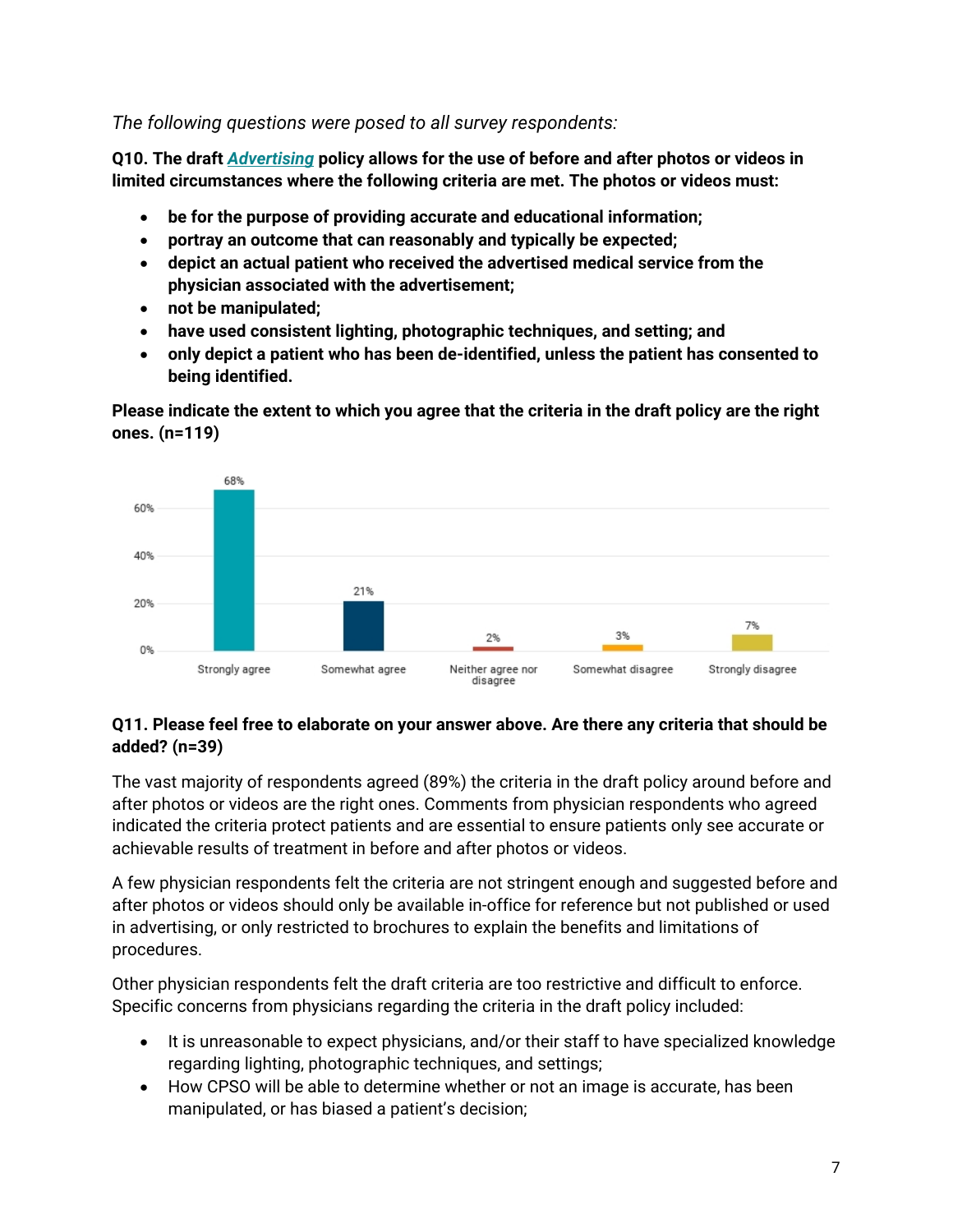• The draft policy favours plastic surgeons and discriminates against other specialities (e.g., physicians providing uninsured services).

Additional suggestions from respondents included:

- Defining what is considered "educational" in a before and after photo and elaborate on what "de-identify" entails; and
- The "de-identified" criteria (*lines 63—64*) implies that patients who are de-identified could be used in advertising without their consent and does not allow the patient to see the final image before being used  $-$  the expectation could be reworded to "final images" or videos must be shown to the consenting patient prior to use in advertising."

**Q12. Physicians use different forms of advertising to promote their professional practice, from websites and social media platforms, to tv and print advertisements and billboards. Depending on the form of advertising and how it reaches the public, some content may be more or less appropriate.** 

**The draft policy states that physicians must not use before and after photos or videos in advertising where the physician or practice is paying to have that content reach the public and prospective patients, who are otherwise not seeking out that information.** 

**For example, the draft policy would permit them to display before and after photos or videos in places where a prospective patient may seek them out, such as on a physician's website, but would prevent them from being used in print advertisements in magazines or newspapers, as this would constitute paying to "push" the content out to the public.** 

**Please indicate the extent to which you agree that this is an appropriate limitation on the use of before and after photos or videos. (n=119)**



#### **Q13. Please feel free to elaborate on your answer above or touch on issues related to the use of before and after photos or videos in different advertising mediums. (n=44)**

Several physician respondents indicated that as long as before and after photos or videos comply with the draft criteria (*lines 57—64*) physicians should be permitted to "push" the content out to the public, including through the use of social media platforms.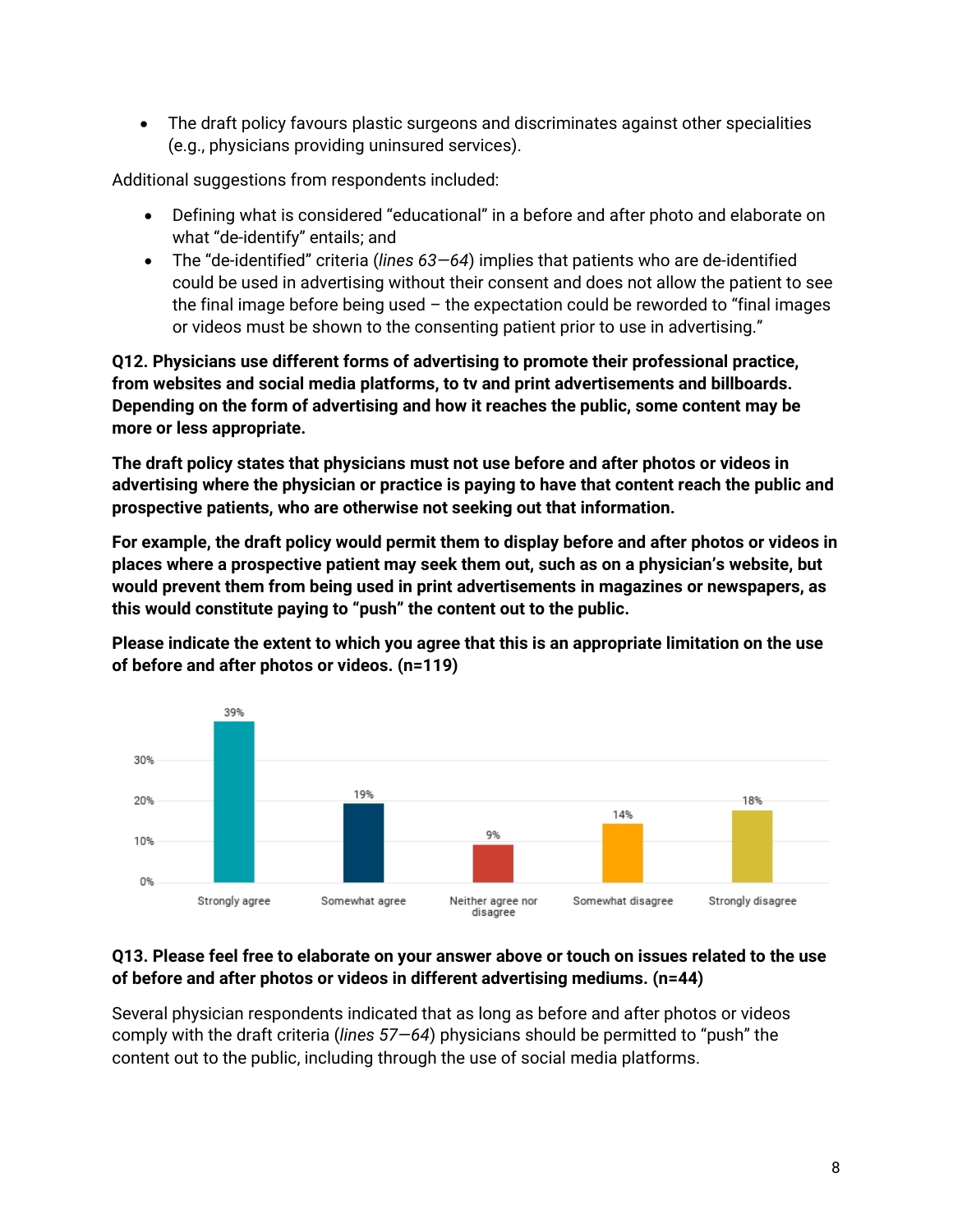Many physician respondents indicated prohibiting physicians from accessing paid online services is unreasonable, disadvantages physicians who provide uninsured services, and restricts patient choice. Additional comments from physicians who disagreed included:

- If physicians are prohibited from utilizing search engine optimization, patients will be overwhelmed by advertisements from non-local providers making it more difficult to find physicians who are close to them and are offering the services they are seeking;
- There may not be a clear distinction between a physician's or clinic's website and their social media platforms - since social media is often used as an extension of the website the draft policy should extend to all current and future social media platforms; and
- Having to rely on self-directed information gathering unfairly disadvantages those that do not have the means to access that information (e.g., internet and the digital divide).

**Q14. The draft policy contains a provision which details how physicians must seek consent for the use of before and after photos or videos from patients. This includes the requirement that physicians not seek consent to use of before and after images until after the medical service has been performed. This is to help ensure that patients do not feel pressured to consent.**

**Please indicate the extent to which you agree or disagree with the following statement:**

**It is reasonable for physicians to wait until after a medical service has been performed to seek consent to use before and after photos or videos in their advertising. (n=118)**



# **Q15. Please feel free to elaborate on your answer above or touch on other issues relating to consent for the use of before and after photos or videos. (n=37)**

The majority of respondents agreed it is reasonable for physicians to wait after a medical service has been performed to seek patient consent, though several physician respondents questioned how it was possible to take a "before" photo without obtaining patient consent.

Additional constructive comments from physician respondents related to consent included:

- It seems counterintuitive to wait until after the treatment has been provided to discuss and obtain consent (e.g., consent must be obtained prior to treatment for intraprocedural videos and inter-operative photos);
- Patients should be able to provide or withdraw consent at any time during the process;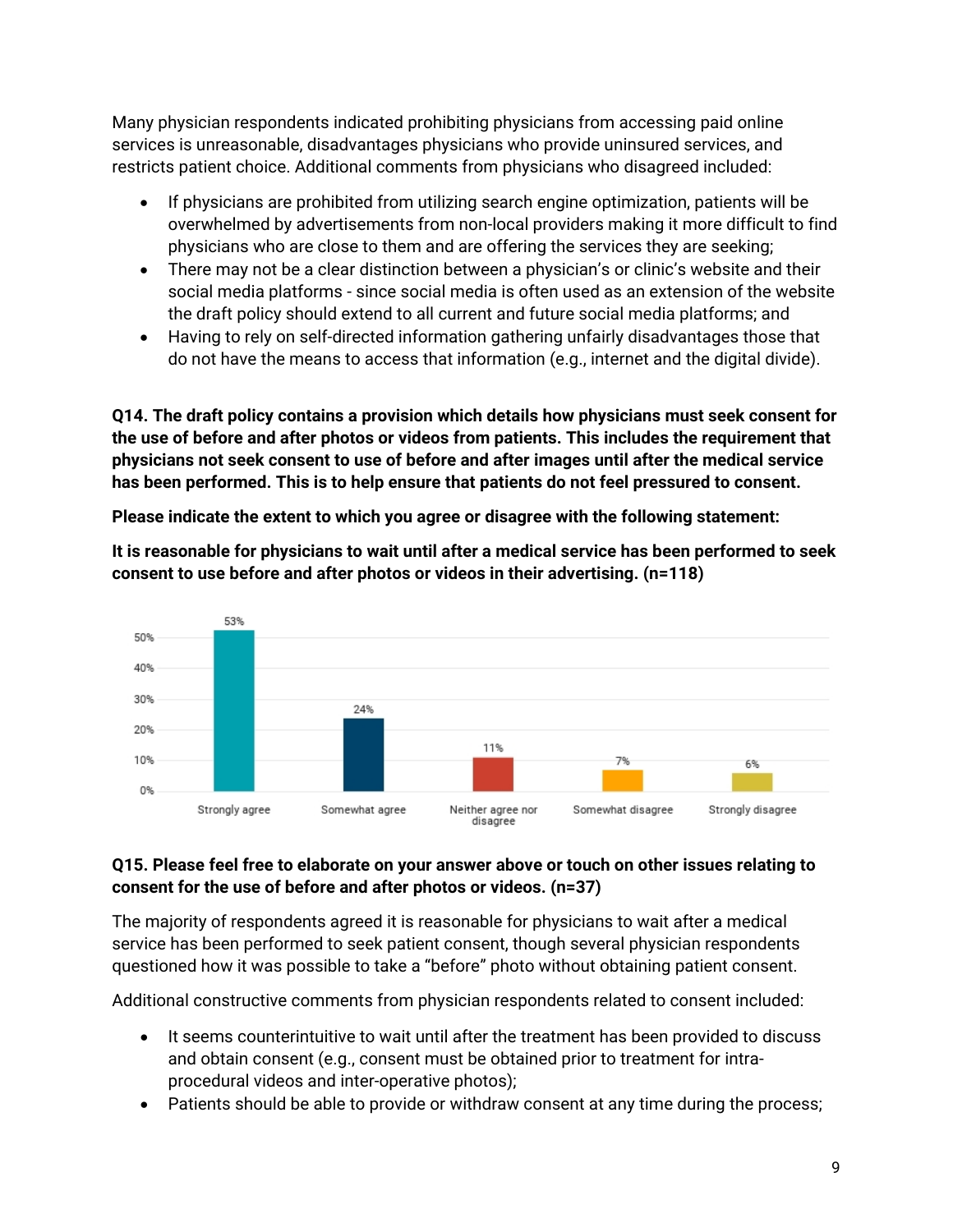- Separate consent should be obtained if the photos or videos will be used in advertising;
- Physicians should be required to show the patient the final advertisement prior to use;
- Dialogue with the patient about the use of before and after photos should be documented regardless of whether supporting documents are used; and
- There may be implicit selection bias in asking for consent post-treatment.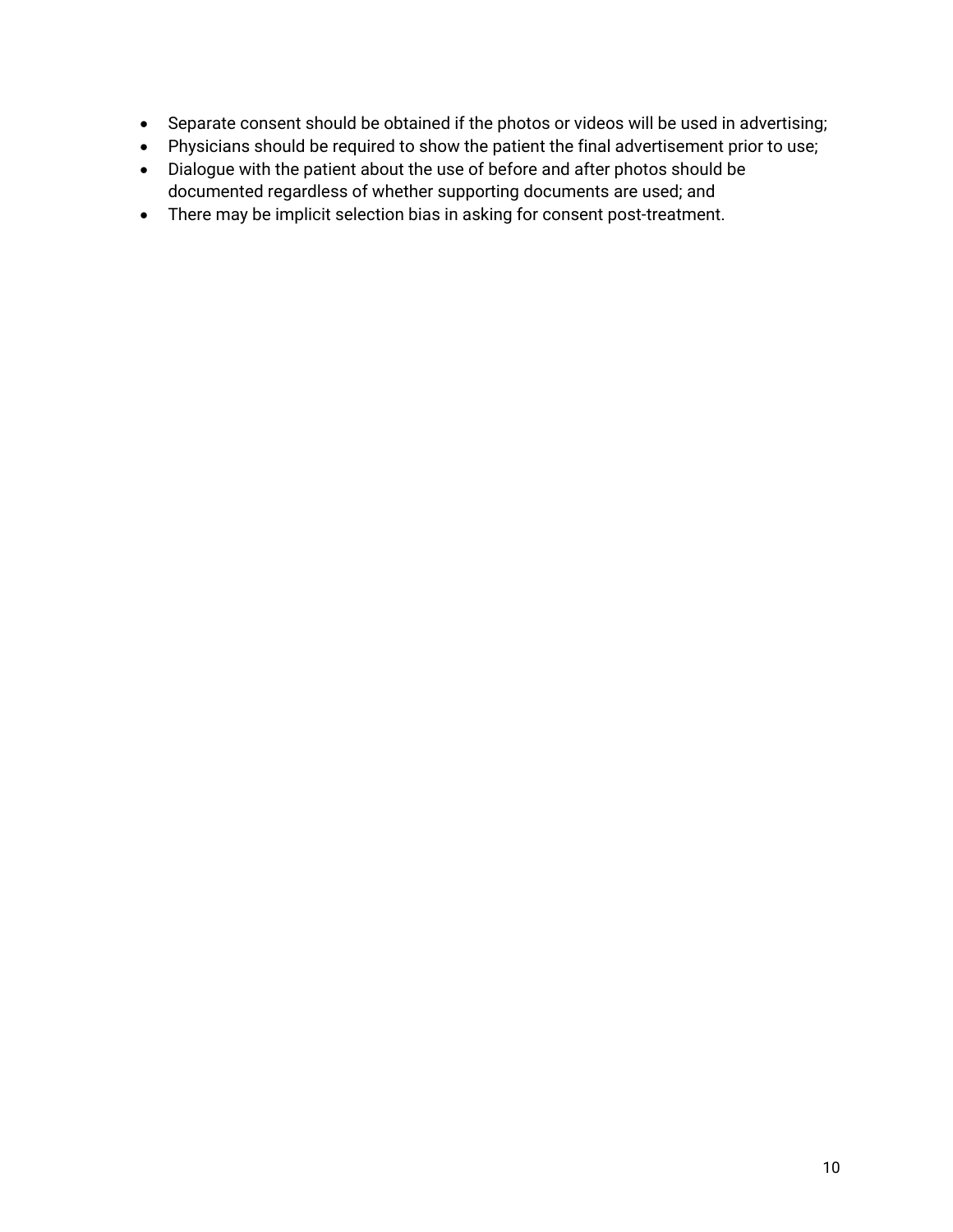*The following questions were only posed to respondents who indicated that they read the draft [Advertising](http://policyconsult.cpso.on.ca/wp-content/uploads/2020/03/Advertising-Package-Policy-and-Advice-for-Consult.pdf) policy:*

**Q16. We'd like to understand whether the draft policy is clear.** 

**Please indicate the extent to which you agree or disagree with each of the following statements regarding the clarity of the draft policy. (n=103)**



# **Q17. How can we improve the draft policy's clarity? Please feel free to elaborate on your answers above or touch on other issues relating to clarity. (n=40)**

Several physician respondents felt that some of the concepts and language contained in the draft expectations were vague or subjective (e.g., "exaggerated," "poor taste," or "sensational"). A few physician respondents felt the definition of "advertising" is not specific enough.

Additional comments from respondents to improve the draft policy's clarity included:

- Provide examples of which activities are and are not permitted under the draft policy;
- Clarify that the expectations apply to physicians who advertise for non-medical services (i.e., not associated with any product or service other than their own medical services);
- Clarify if Provision 10 (*Directing and Targeting Prospective Patients; lines 108—109*) applies to existing patients (e.g., a mass mailout advertising new cosmetic services);
- Clarify if the expectations apply to advertising for physician involvement in professional events (e.g., giving a presentation at a conference); and
- Consider requiring physicians to document express consent.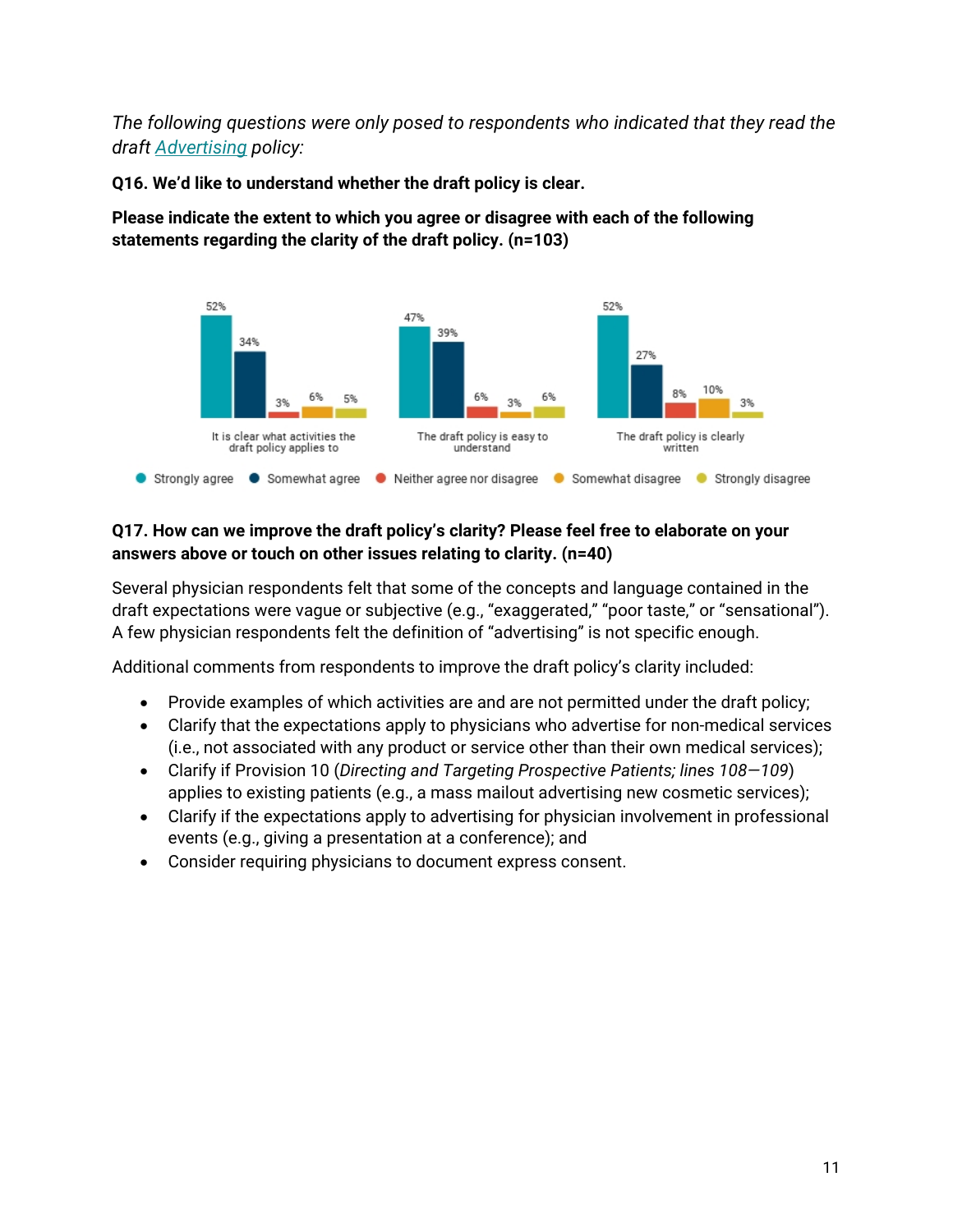**Q18. We'd like to understand whether the draft policy is comprehensive. That is, it addresses all the relevant or important issues related to advertising and includes definitions of all essential terms.**



**Please indicate the extent to which you agree or disagree that the draft policy is comprehensive. (n=103)**

## **Q19. How can the draft policy be made more comprehensive? Please feel free to elaborate on your answer above or touch on other issues relating to the draft policy's comprehensiveness. (n=36)**

Suggestions to improve the draft policy's comprehensiveness included:

- Clearly indicate ways physicians can and cannot advertise and provide examples;
- Specifically address the use of social media platforms for physician advertising;
- Differentiate between information/education and advertising (e.g., if a video explaining the differences between various procedures offered would be considered advertising);
- Advertising announcements for retiring or departing physicians (e.g., an advertisement posted on the clinic's website or social media to notify patients that their physician is retiring and that a new physician has been recruited to ensure continuity of care);
- Incentives should be available to all patients and provided in writing;
- Concern that the draft policy seems to prohibit advertising for services offered by allied health professionals (e.g., diabetes education by a nurse or smoking cessation clinics).